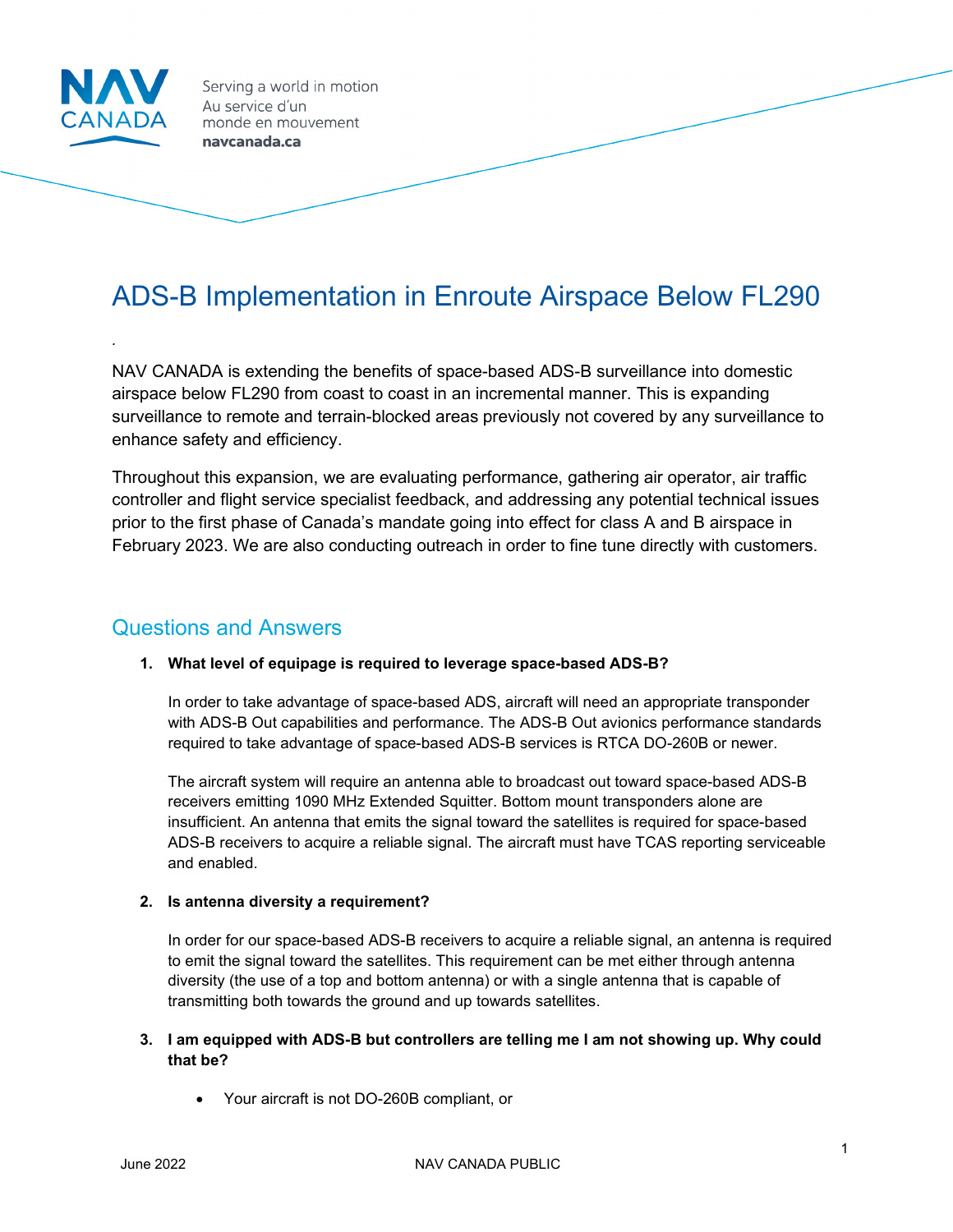- Your aircraft does not have a top antenna installed or the top antenna is faulty, or
- Your aircraft GPS is not performing correctly or with the level of accuracy required, or
- Your ADS-B transponder is not programmed correctly

#### **4. Previous ATC saw me, and now I am not showing up. Why?**

- You may have been filtered out if you are not DO-260B or not TCAS serviceable/enabled
- You may not have a working top antenna
- You may have been seen by the previous ATC person on radar not ADS-B

#### **5. What are some of safety benefits of ADS-B?**

The safety benefits of implementing space-based ADS-B surveillance through the performance requirements mandate include:

- increased ATC situational awareness through improved accuracy of aircraft position and trajectory;
- increased pilot situational awareness for aircraft equipped with ADS-B In and Out capability;
- earlier warnings/alerts of unexpected aircraft deviations;
- support of Remotely Piloted Aircraft System (RPAS) detect-and-avoid capabilities installed by several leading drone manufacturers;
- implementation of common surveillance technology to current and new airspace for a more seamless operating environment; and
- improved emergency response for tracking and locating aircraft in distress.

There have been multiple instances in which space-based ADS-B data — provided by Aireon, the operator of the space-based ADS-B system — has contributed to the faster location and rescue of downed aircraft, including small airplanes. For example, in August 2021 a Cessna T206 Turbo Stationair crashed in an Idaho wilderness area while on a sightseeing tour. Rescuers indicated that the data was "extremely helpful" and saved a life in the crash that was found about 100 metres from the last data point.

Space-based ADS-B has already helped make 2020 one of the safest years on record to fly over the North Atlantic Ocean. For more information, read our Blog post ["Space-based ADS-B helps](https://www.navcanada.ca/en/news/blog/space-based-ads-b-helps-nav-canada-reach-new-safety-milestone.aspx)  [NAV CANADA reach new safety milestone"](https://www.navcanada.ca/en/news/blog/space-based-ads-b-helps-nav-canada-reach-new-safety-milestone.aspx).